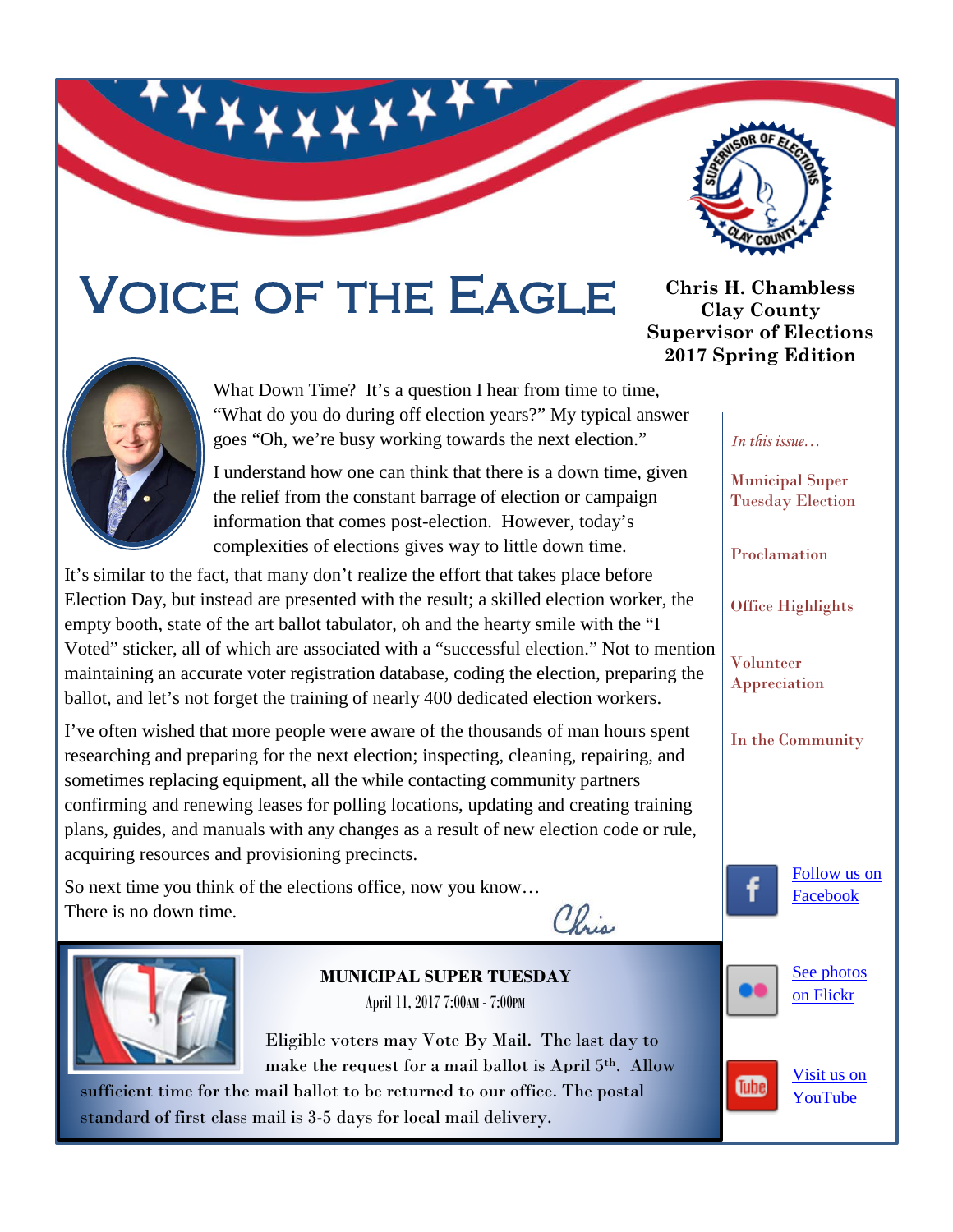| <b>2017 Municipal Super Tuesday</b><br>Tuesday, April 11, 2017<br>7 A.M. to 7 P.M.<br><b>The Polling Locations are:</b>                                                                                                                                              |                                                                                                                                                                                                                                                                                                                                                                                                                                                                                                                                                                                                                                                                                                                                                                                                                                                                                                                                                                                                                                                              |                                                                                                                                                                                                                                                                                                                                                                                                                                                                                                                                                                                                                                                                                                                                                                                                                                                                                                                                                                                                                                                                                                                                                                                                                                                                                                                                                                                                                                                                                                                                                                                                                                                                                                                                                                                                                                                                                                                                                                                                                                                                                                                                                                                                                                                                                                                                                                                                                                              |
|----------------------------------------------------------------------------------------------------------------------------------------------------------------------------------------------------------------------------------------------------------------------|--------------------------------------------------------------------------------------------------------------------------------------------------------------------------------------------------------------------------------------------------------------------------------------------------------------------------------------------------------------------------------------------------------------------------------------------------------------------------------------------------------------------------------------------------------------------------------------------------------------------------------------------------------------------------------------------------------------------------------------------------------------------------------------------------------------------------------------------------------------------------------------------------------------------------------------------------------------------------------------------------------------------------------------------------------------|----------------------------------------------------------------------------------------------------------------------------------------------------------------------------------------------------------------------------------------------------------------------------------------------------------------------------------------------------------------------------------------------------------------------------------------------------------------------------------------------------------------------------------------------------------------------------------------------------------------------------------------------------------------------------------------------------------------------------------------------------------------------------------------------------------------------------------------------------------------------------------------------------------------------------------------------------------------------------------------------------------------------------------------------------------------------------------------------------------------------------------------------------------------------------------------------------------------------------------------------------------------------------------------------------------------------------------------------------------------------------------------------------------------------------------------------------------------------------------------------------------------------------------------------------------------------------------------------------------------------------------------------------------------------------------------------------------------------------------------------------------------------------------------------------------------------------------------------------------------------------------------------------------------------------------------------------------------------------------------------------------------------------------------------------------------------------------------------------------------------------------------------------------------------------------------------------------------------------------------------------------------------------------------------------------------------------------------------------------------------------------------------------------------------------------------------|
| <b>Green Cove Springs City Hall</b><br>321 Walnut St., Green Cove Springs, FL 32043<br><b>Official Municipal Election Ballot</b><br>604C1, 604C2<br>April 11, 2017<br>Green Cove Springs, Florida                                                                    |                                                                                                                                                                                                                                                                                                                                                                                                                                                                                                                                                                                                                                                                                                                                                                                                                                                                                                                                                                                                                                                              | <b>Orange Park Town Hall</b><br>2042 Park Ave., Orange Park, FL 32073<br><b>Official Municipal Election Ballot</b><br><b>206C0</b><br>April 11, 2017<br>Orange Park, Florida                                                                                                                                                                                                                                                                                                                                                                                                                                                                                                                                                                                                                                                                                                                                                                                                                                                                                                                                                                                                                                                                                                                                                                                                                                                                                                                                                                                                                                                                                                                                                                                                                                                                                                                                                                                                                                                                                                                                                                                                                                                                                                                                                                                                                                                                 |
| marker provided or a black or blue pen.<br><b>City Council Seat 1</b><br>(Vote for 1)<br>Pamela J. Lewis<br>$\circ$<br>Michelle Sweatland<br>$\circ$<br><b>City Council Seat 2</b><br>(Vote for 1)<br>Dale W. Garlinghouse<br>$\circ$<br>Mitch Timberlake<br>$\circ$ | • Instructions: To vote, fill in the oval ( $\bullet$ ) completely next to your choice. Use only the<br>. If you make a mistake, ask for a new ballot. Do not cross out or your vote may not count.<br>Amendment No. 1<br><b>Establishment of Alternate Canvassing Board for City</b><br>Elections.<br>Shall City Charter Section 7.07 be amended to allow the City<br>Council to appoint an attemate canvassing board made up of no<br>less than three (3) members who shall be elected officials of<br>Clay County so that Clay County Supervisor of Elections may<br>better assist the City in conducting elections?<br>O Yes<br>O No<br>Amendment No. 2<br>Allowing Changes to Method of Declaring Successful<br>Candidates.<br>Shall City Charter Section 7.08 be amended to allow the City<br>Source flexibility in setting the dates, times and method by<br>which the successful candidate for Council Member is declared<br>elected so the Clay County Supervisor of Elections may better<br>assist the City in conducting elections?<br>Yes<br>iNo | • Instructions: To vote, fill in the oval ( $\bullet$ ) completely next to your choice. Use only the<br>marker provided or a black or blue pen.<br>. If you make a mistake, ask for a new ballot. Do not cross out or your vote may not count.<br><b>Town Council Seat 1</b><br><b>Charter Amendment No. 1</b><br>(Vote for 1)<br>Amend the Town Charter to Adopt the Standards of the<br>Eddie B. Henley Sr<br>$\circ$<br>Florida Election Code for Town Elections and Allow the<br>Town Council to Authorize the Supervisor of Elections to<br>Assume Responsibility for Candidate Qualifying, Financial<br>Reporting and the Judging of Candidate Qualifications.<br>Larry M. Nichols<br>$\circ$<br>This amendment would amend the Charter by adopting the<br>Ron Raymond<br>$\circ$<br>standards of the Florida Election Code in town elections and<br>authorize the Town Council to enter into an agreement with the<br>Supervisor of Elections to assume responsibility for candidate<br>qualifying, financial reporting and the judging of candidate<br><b>Town Council Seat 2</b><br>qualifications.<br>(Vote for 1)<br>Shall the above described amendment be adopted?<br>Eugene Nix<br>$\circ$<br>O Yes<br>O N<br>Alan N. Watt<br>$\circ$<br><b>Charter Amendment No. 2</b><br>Amend Language From Charter to Allow Sufficient Time for<br>Candidate Qualifying Upon the Occurrence of a Vacancy in<br>the Town Council.<br>This amendment would allow sufficient time, in the event of a<br>he Town Council, for candidates to qualify for<br>vacancy in t<br>election to fill the balance, if any, of the unexpired council term<br>so long as the vacancy occurs no less than seventy-five (75)<br>days prior to the next regular Town election.<br>Shall the above described amendment be adopted?<br>O Yes<br>$\circ$ No<br><b>Charter Amendment No. 3</b><br>Remove Existing Language From Charter That Does Not<br>Allow Sufficient Time to Distribute and Certify Absentee<br><b>Ballots in Certain Runoff Elections.</b><br>This amendment would allow sufficient time for distributing and<br>certifying absentee ballots in all Town runoff elections by<br>removing an existing Charter requirement which requires that<br>certain runoff elections be conducted one week following a<br>general or initial runoff election in the event of a tie.<br>Shall the above described amendment be adopted?<br>O Yes<br>O No |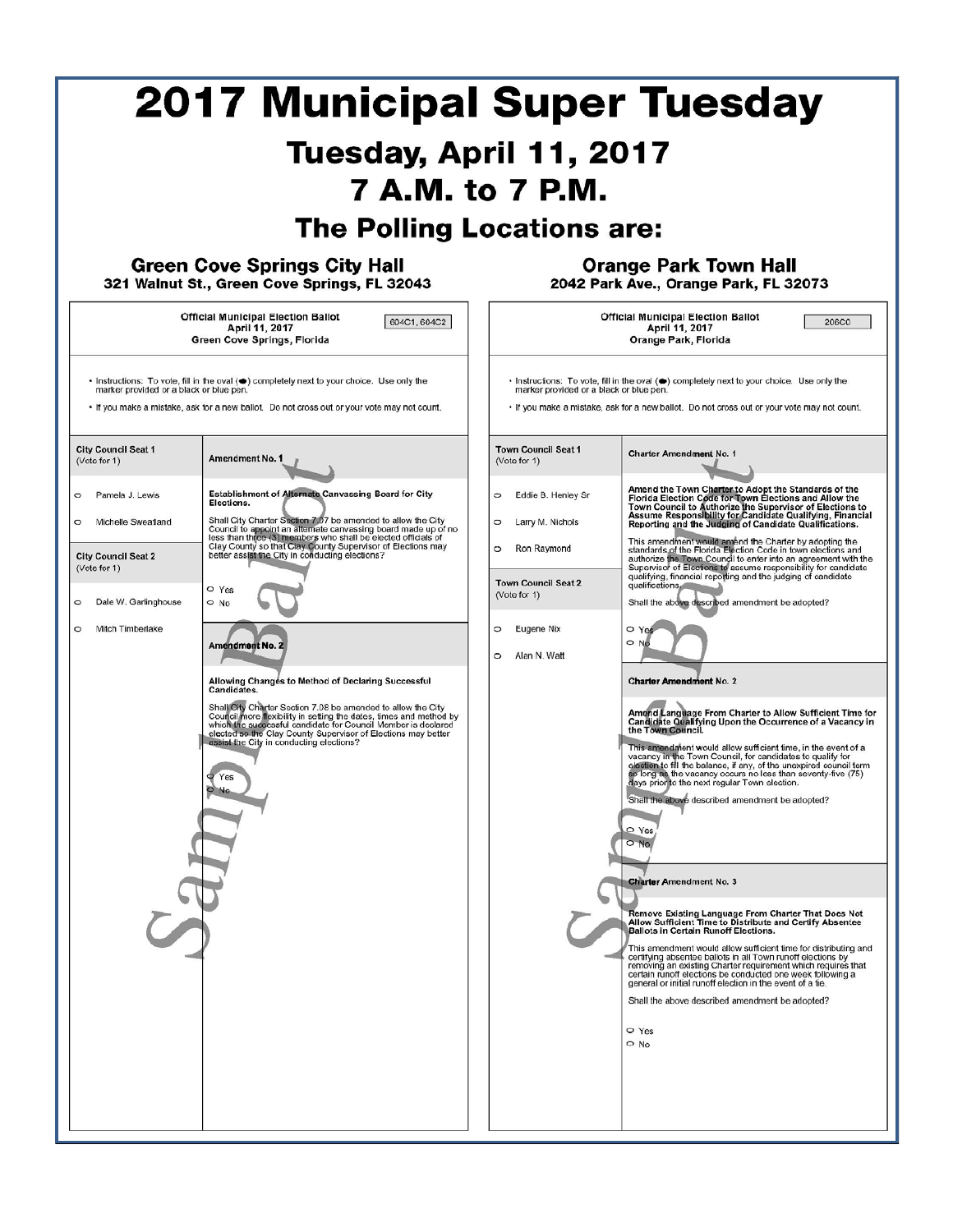

#### **ELECTION WORKER APPRECIATION DAY**

The Clay County Board of County Commissioners recognized and celebrated the dedicated work of our Election Workers with a proclamation on January 10, 2017. We applauded the efforts and expressed immense gratitude to all past, present and future Clay County Election Workers.

## **OFFICE HIGHLIGHTS**

*Right:* With his family by his side, Chris H. Chambless is sworn in as Clay County Supervisor of Elections by Judge Collins at the Old County Courthouse.





*Left:* The employees of the Elections Office are sworn in by Supervisor Chambless.



### **Happy Anniversary Holly DePaul**

 Can you believe it's been 10 years! Holly started in the Voter Services Bureau with answering calls, processing applications and classifying documents. Currently, she is the Election Services Manager and responsible for managing each precinct location/early voting site, all warehouse functions, ballot coding and tabulation. She believes this has been her most rewarding job and stated, "When I started working here, I had no idea what a massive undertaking it was to prepare, coordinate, and organize an election. Over the years, I have learned so much and continue to each day. The people I work with make a great team! One of our most basic fundamental rights is to vote and I am proud to do my very best to make sure our voters have every opportunity to do so." Assistant Supervisor Conte expresses that, "*It has been exciting to watch Holly's personal growth over the years and see her value and the benefits our office has gained as a result. She has forged great relationships with our community and county partners, been very instrumental in the buildout and design of our warehouse and streamlined many departmental processes rendering great operational and monetary efficiencies."* Holly enjoys watching her girls' soccer games and their weightlifting competitions. She piddles with a small garden and really LOVES to read.